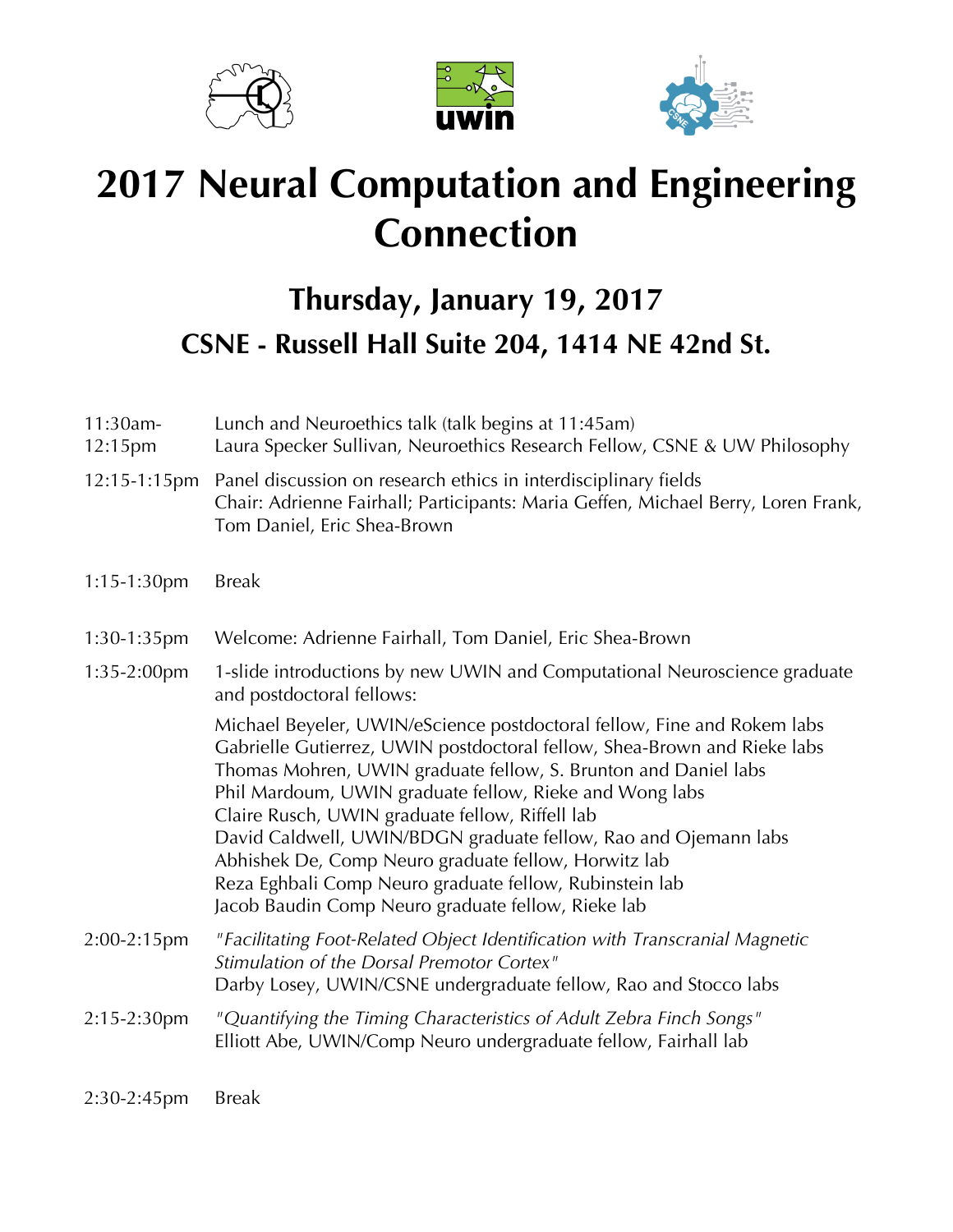| 2:45-3:00pm      | "Error-related Potentials in Continuous Control ECoG BCI"<br>Nile Wilson, UWIN/CSNE graduate fellow, Rao and Ojemann group                                                                     |
|------------------|------------------------------------------------------------------------------------------------------------------------------------------------------------------------------------------------|
| 3:00-3:15pm      | "Unsupervised decoding of long-term, naturalistic human neural recordings with<br>automated video and audio annotations"<br>Nancy Wang, UWIN/eScience graduate fellow, B. Brunton and Rao labs |
| $3:15-3:30$ pm   | "Challenges in connectome inference and analysis"<br>Kameron Decker Harris, BDGN graduate fellow, Shea-Brown lab                                                                               |
| 3:30-3:45pm      | "Connectivity in the Resting State"<br>Kaitlyn Casimo, UWIN/CSNE graduate fellow, Ojemann lab                                                                                                  |
| $3:45-4:00$ pm   | <b>Break</b>                                                                                                                                                                                   |
| $4:00 - 4:15$ pm | "Inferring Brain-wide Dynamics from Wide-field Calcium Imaging Data"<br>Kathleen Champion, Comp Neuro graduate fellow, Shea-Brown lab                                                          |
| 4:15-4:30pm      | "Do muscle synergies change after treatments in cerebral palsy"<br>Ben Shuman, UWIN graduate fellow, Steele lab                                                                                |
| 4:30-5:20pm      | Plenary Lecture: "Cortical circuits supporting dynamic auditory perception"<br>Maria Geffen, University of Pennsylvania                                                                        |
| 5:20-6:30pm      | Poster session** and pizza                                                                                                                                                                     |

\*\*Please note that the street doors to Russell Hall lock at 6pm. If you plan to attend the poster session, please arrive prior to 6pm.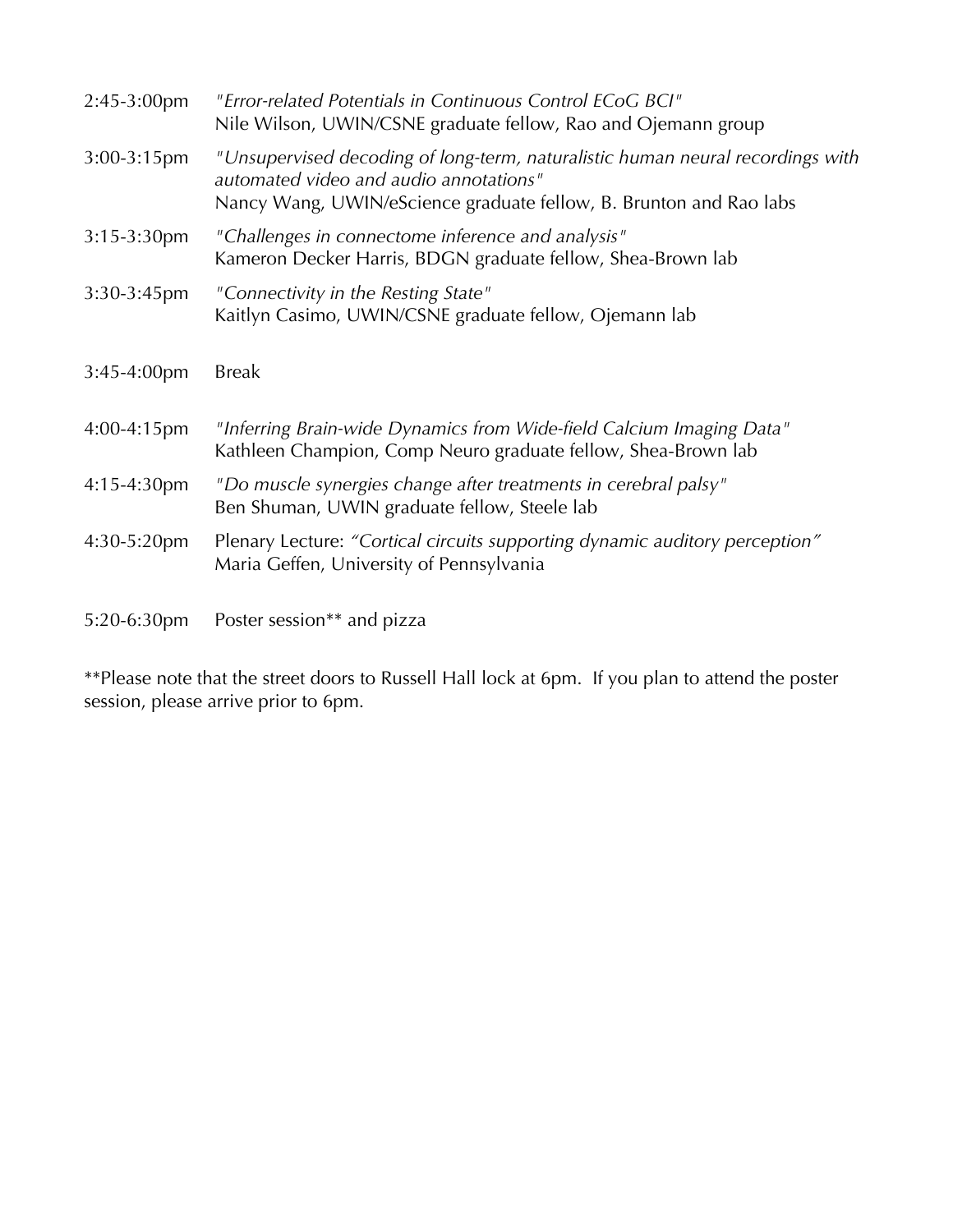





## **2017 Neural Computation and Engineering Connection**

## **Friday, January 20, 2017 UW Husky Union Building (HUB) Room 250 Early evening reception in HUB 145**

| 8:30-9:10am                         | Continental breakfast                                                                                                                         |
|-------------------------------------|-----------------------------------------------------------------------------------------------------------------------------------------------|
| 9:10-9:15am                         | Welcome and community updates<br>Adrienne Fairhall, Tom Daniel, Eric Shea-Brown                                                               |
| Session I<br>Chair: Bing Brunton    |                                                                                                                                               |
| 9:15-9:50am                         | "Exploring visual computation in the mouse cortex using the Allen Brain<br>Observatory"<br>Saskia de Vries, Allen Institute for Brain Science |
| 9:50-10:25am                        | "Statistical Modeling for Problems in Neuroscience"<br>Daniela Witten, UW Statistics and Biostatistics                                        |
| 10:25-11:00am                       | "Modeling human brain development based on quantitative magnetic<br>resonance imaging"<br>Jason Yeatman, UW Speech and Hearing Sciences       |
| 11:00-11:20am                       | <b>Break</b>                                                                                                                                  |
| 11:20am-12:10pm                     | Plenary Lecture: "Predictive Coding of Novel vs Familiar Stimuli in the<br>Primary Visual Cortex"<br>Michael Berry, Princeton University      |
| 12:10-1:20pm                        | Lunch (provided)                                                                                                                              |
| Session II<br>Chair: Eli Shlizerman |                                                                                                                                               |
| 1:20-1:45pm                         | "Long term sleep recording in non-human primates"<br>Miriam Ben-Hamo, UW Biology                                                              |